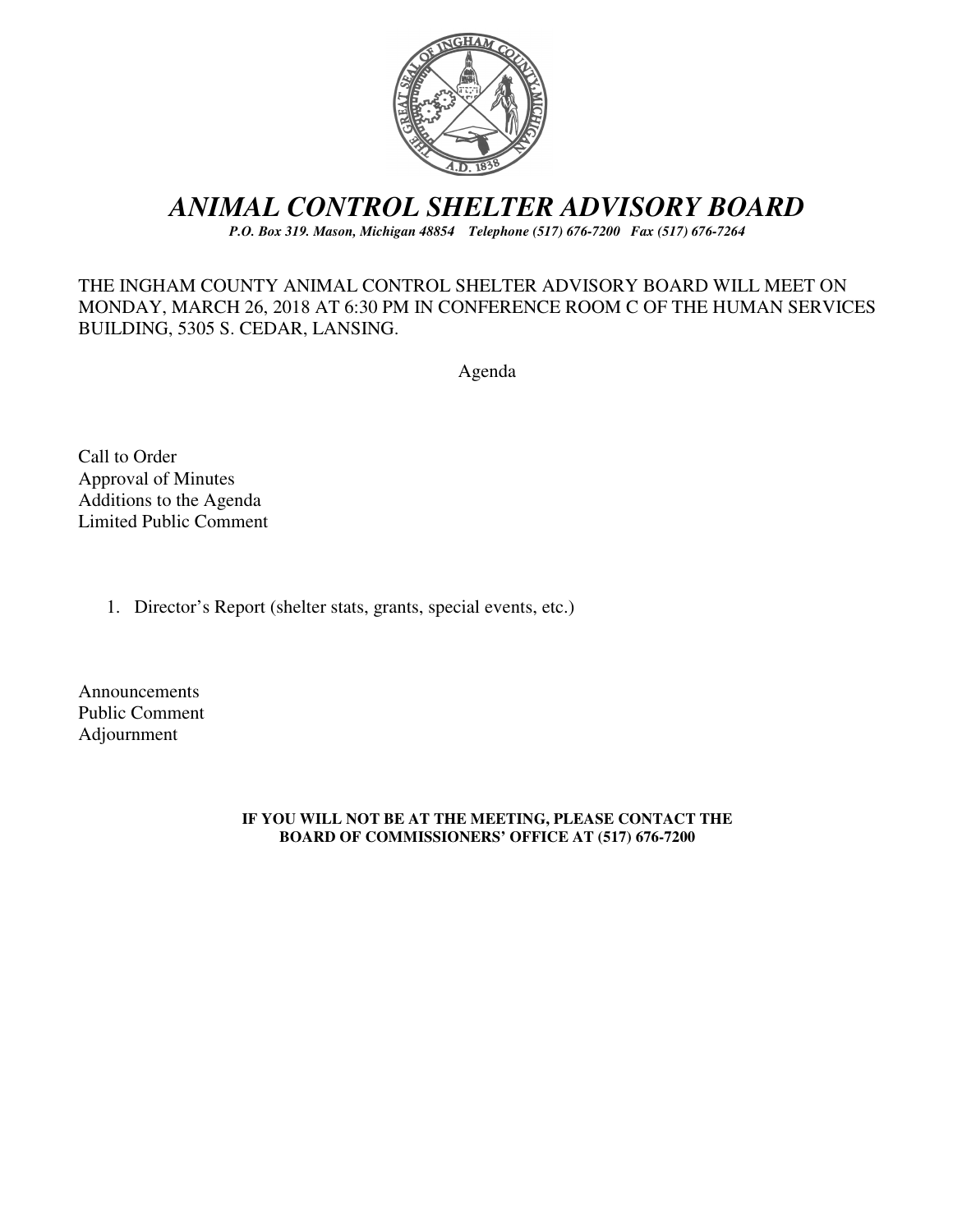## **Ingham County Animal Control and Shelter Advisory Board Monday, Jan 22, 2018 6:30pm Conference Room C, Human Services Building, 5305 S Cedar, Lansing**

Meeting called to order at 6:35pm

Motion by Tom Hess to approve minutes as read. Second by Kate Evans. Motion passed

Additions to Agenda: none

Limited Public Comment: none

1. Election of Officers: Tom Hess, Chair; Marie Hopfensperger, Vice Chair; Roxann Wilkinson, Secretary

#### 2. Director's report:

#### **Millage update**

**Facility –** the latest floorplan and renderings of the new shelter were distributed to the Advisory Committee prior to the meeting. The floorplan is very near final.

The ICAC Shelter Fund is working on raising an additional \$300 towards the new shelter project. The public phase of this fundraising campaign will be announced in February.

Construction is still planned to begin in Spring 2018 with a 10-12 month duration.

#### **NACA study implementation**

Due to the heavy summer workload on shelter staff, little progress has been made on SOP's in the last months however ACO LeBombard has committed to taking on this task as an assignment in college coursework that she is currently taking.

### **Dogfighting investigation**

ICAC is still holding 14 dogs seized from suspected dogfighters in the County, waiting for a court order or surrender paperwork granting us ownership. Six pedigreed fighting dogs were seized from an individual in December; these dogs were signed over to ICAC. Five of them were sent to rescue, one was euthanized due to behavior.

We have seized a total of 48 fighting dogs from 7 suspected fighters:

- \*14 dogs are still at ICACS.
- \*20 have been sent to Bark Nation
- \*2 were euthanized for medical reasons
- \*7 have been euthanized for behavior
- \*5 were euthanized due to being pedigreed fighting dogs (before we got the legal opinion that we can rehome pedigreed fighting dogs)